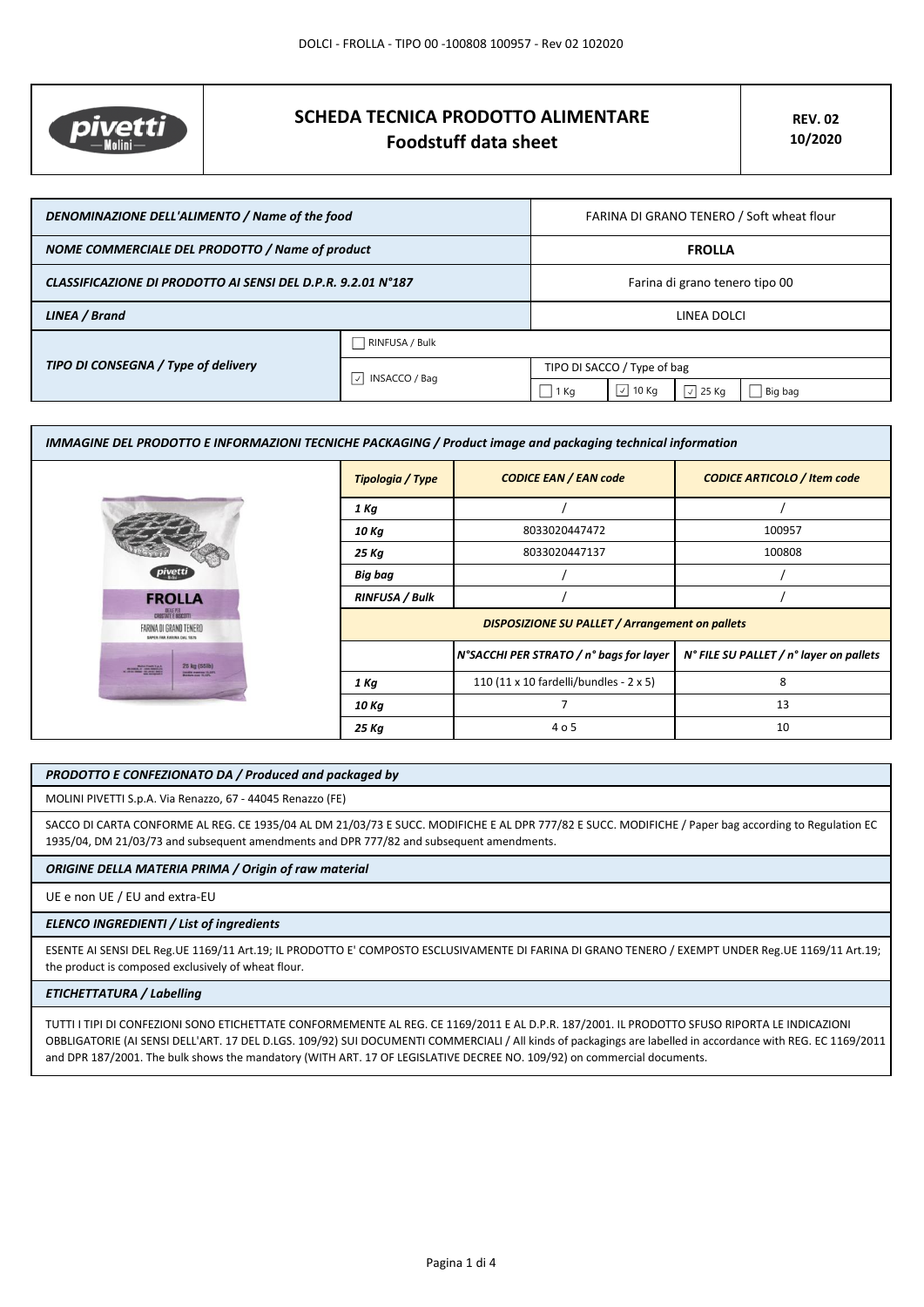| CARATTERISTICHE CHIMICO - FISICHE E REOLOGICHE / Chemical - physical and rheological characteristics                             |                                                           |                                                                                     |                                            |  |
|----------------------------------------------------------------------------------------------------------------------------------|-----------------------------------------------------------|-------------------------------------------------------------------------------------|--------------------------------------------|--|
| <b>PARAMETRI</b> / Parameters                                                                                                    | <b>UNITA' DI</b><br><b>MISURA</b> /<br>Unit of<br>measure | <b>VALORE MIN /</b><br><b>Minimum value</b>                                         | <b>VALORE MAX/</b><br><b>Maximum value</b> |  |
| UMIDITA' (Reg. CEE n° 1470/68) / Humidity                                                                                        | $\%$                                                      |                                                                                     | 15,5                                       |  |
| PROTEINE (Metodo Kjeldhal N x 5,70) Protein (Kjeldhal method N x 5,70)                                                           | % $s/s$                                                   | 10                                                                                  |                                            |  |
| MINERALI / Minerals                                                                                                              | % $s/s$                                                   |                                                                                     | 0,55                                       |  |
| INDICE DI CADUTA HAGBERG / Falling Number (Perten method)                                                                        | Sec                                                       | 220                                                                                 |                                            |  |
| ALVEOGRAMMA (METODO CHOPIN) / Alveograph (Chopin Method)                                                                         |                                                           |                                                                                     |                                            |  |
| W (103 erg)                                                                                                                      | Joule                                                     | 140<br>170                                                                          |                                            |  |
| P/L                                                                                                                              |                                                           |                                                                                     | 0,6                                        |  |
| FARINOGRAMMA (METODO BRABENDER) / Farinograph (Brabender Method)                                                                 |                                                           |                                                                                     |                                            |  |
| ASSORBIMENTO ACQUA / Absorption water                                                                                            | %                                                         | 52,5                                                                                |                                            |  |
| TEMPO DI ASSORBIMENTO / Water absorption time                                                                                    | Min                                                       | 1,3                                                                                 | $\prime$                                   |  |
| STABILITA' / Stability                                                                                                           | Min                                                       | 3                                                                                   |                                            |  |
| PROPRIETA' ORGANOLETTICHE / Organoleptic properties                                                                              |                                                           |                                                                                     |                                            |  |
| COLORE / Colour                                                                                                                  |                                                           | BIANCO TIPICO / Typical white                                                       |                                            |  |
| ODORE / Aroma & Flavor                                                                                                           |                                                           | GRADEVOLE E NATURALE / Pleasant and natural                                         |                                            |  |
| ASPETTO / Appearance                                                                                                             |                                                           | POLVERE SOFFICE / Fluffy powder                                                     |                                            |  |
| PERCEZIONE AL TATTO / Perception to the touch                                                                                    |                                                           | BEN OMOGENIZZATA E PRIVA DI GRUMI /<br>Well homogenized, lump-free                  |                                            |  |
| <b>CONTAMINANTI / Contaminants</b>                                                                                               |                                                           |                                                                                     |                                            |  |
| <b>PARAMETRI</b> / Parameters                                                                                                    | <b>UNITA' DI</b><br><b>MISURA</b> /<br>Unit of<br>measure | <b>VALORE MASSIMO CONSENTITO PER LEGGE /</b><br><b>Maximum value allowed by law</b> |                                            |  |
| CHIMICO - FISICI / Chemical - physical                                                                                           |                                                           |                                                                                     |                                            |  |
| RESIDUI PESTICIDI (ORGANOFOSFORATI, CLORURATI, PIRETROIDI) / Residual pesticides<br>(organophosphates, chlorinated, Pyrethroids) | $\mu$ g / Kg                                              | ENTRO I LIMITI DI LEGGE / legal limits                                              |                                            |  |
| AFLATOSSINE B1 / Aflatoxin B1                                                                                                    | $\mu$ g / Kg                                              | < 2.0                                                                               |                                            |  |
| AFLATOSSINE (B1, B2, G1, G2) / Aflatoxin B1-B2-G1-G2                                                                             | $\mu$ g / Kg                                              | < 4,0                                                                               |                                            |  |
| OCRATOSSINA A / Ochratoxin A                                                                                                     | $\mu$ g / Kg                                              | < 3,0                                                                               |                                            |  |
| ZEARALENONE / Zearalenone                                                                                                        | µg / Kg                                                   | $< 75$                                                                              |                                            |  |
| DEOSSIVALENOLO (DON) / Vomitoxin (DON)                                                                                           | $\mu$ g / Kg                                              | < 750                                                                               |                                            |  |
| <b>PIOMBO</b>                                                                                                                    | mg / Kg                                                   | < 0,20                                                                              |                                            |  |
| CADMIO                                                                                                                           | mg / Kg                                                   | < 0,10                                                                              |                                            |  |
| MICROBIOLOGICI / Microbiological                                                                                                 |                                                           |                                                                                     |                                            |  |
| CONTA BATTERICA TOTALE (CBT) / Total Plate Count                                                                                 | U.F.C. $/g$                                               | < 100000                                                                            |                                            |  |
| COLIFORMI TOTALI / Total coliforms                                                                                               | U.F.C. / g                                                | < 500                                                                               |                                            |  |
| LIEVITI / Yeasts                                                                                                                 | U.F.C. $/g$                                               | < 1500                                                                              |                                            |  |
| MUFFE/Molds                                                                                                                      | U.F.C. $/g$                                               | < 1500                                                                              |                                            |  |
| ESCHERICHIA COLI / Escherichia coli                                                                                              | U.F.C. $/g$                                               | < 10                                                                                |                                            |  |
| SALMONELLA / Salmonella                                                                                                          | U.F.C. / g                                                | ASSENTE / Absent                                                                    |                                            |  |
| FRAMMENTI DI INSETTO (METODO AOAC) / Filth Test                                                                                  |                                                           |                                                                                     |                                            |  |
| FRAMMENTI DI INSETTO / Fragments of insect                                                                                       | $n^{\circ}$ / 50 g                                        | < 50                                                                                |                                            |  |
| PELI DI RODITORE / Rodent hairs                                                                                                  | $n^{\circ}$ / 50 g                                        | ASSENTE / Absent                                                                    |                                            |  |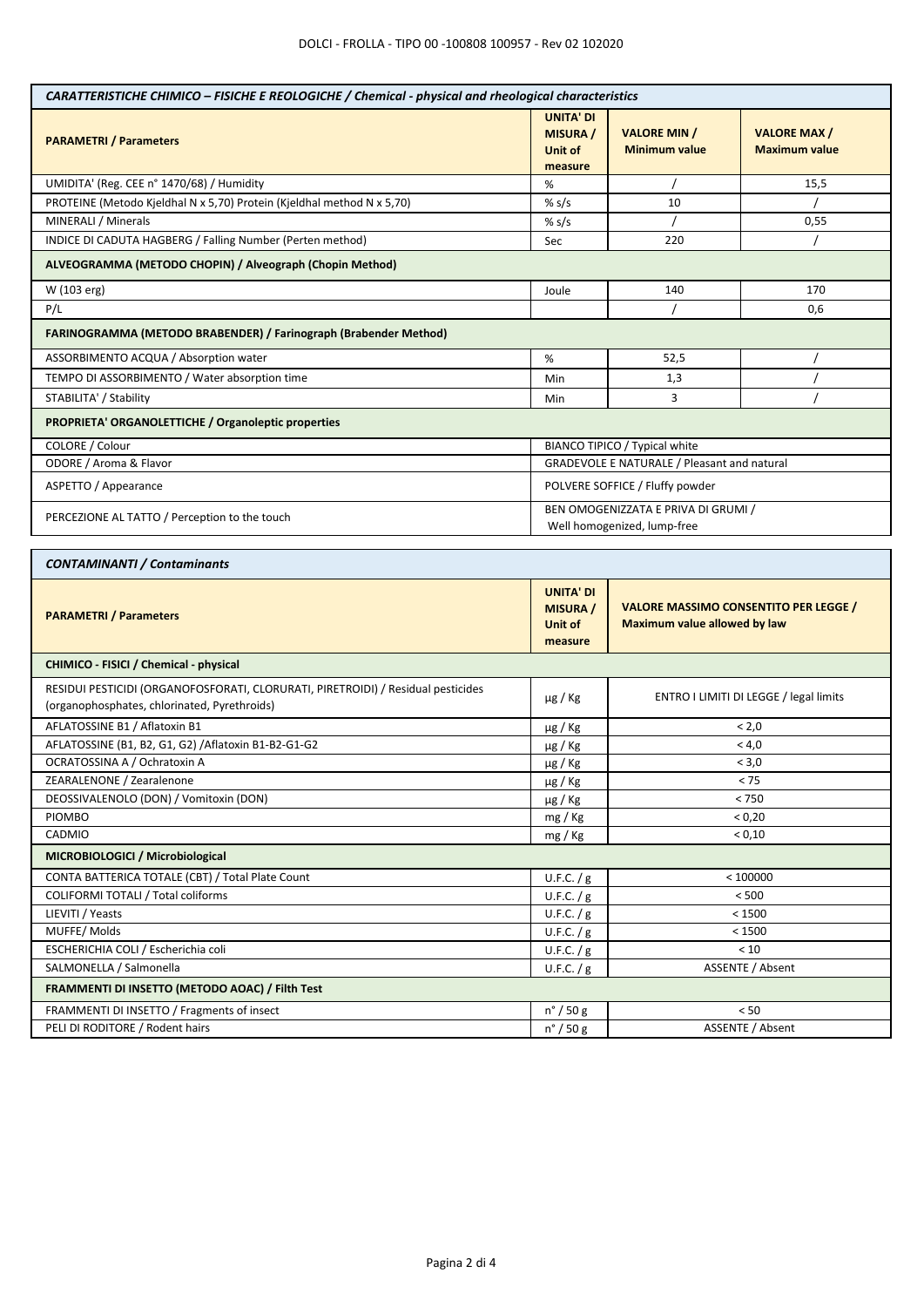| VALORI NUTRIZIONALI MEDI PER 100 g DI PRODOTTO / Mean Nutritional value for 100 g product |                                              |                                  |  |
|-------------------------------------------------------------------------------------------|----------------------------------------------|----------------------------------|--|
| <b>PARAMETRI / Parameters</b>                                                             | <b>UNITA' DI MISURA /</b><br>Unit of measure | <b>VALORE MEDIO / Mean value</b> |  |
| <b>ENERGIA</b> / Energy                                                                   | kJ - Kcal                                    | 1475<br>348                      |  |
| GRASSI / Fat                                                                              | g                                            | 1,0                              |  |
| DI CUI ACIDI GRASSI SATURI / Of which saturates                                           | g                                            | 0,1                              |  |
| CARBOIDRATI / Carbohydrates                                                               | g                                            | 73                               |  |
| DI CUI ZUCCHERI / Of which sugars                                                         | g                                            | 1,4                              |  |
| FIBRE / Fibre                                                                             | g                                            | 1,6                              |  |
| PROTEINE / Protein                                                                        | g                                            | 10                               |  |
| SALE / Salt                                                                               | g                                            |                                  |  |

| SOSTANZE O PRODOTTI CHE PROVOCANO ALLERGIE O INTOLLERANZE / Substances or products causing allergies or intolerances                                                                                                                                                                                                                                                                                                                                                                                                                                                                                                                                                                                                               |                                                                |                                                                                                                                                               |  |
|------------------------------------------------------------------------------------------------------------------------------------------------------------------------------------------------------------------------------------------------------------------------------------------------------------------------------------------------------------------------------------------------------------------------------------------------------------------------------------------------------------------------------------------------------------------------------------------------------------------------------------------------------------------------------------------------------------------------------------|----------------------------------------------------------------|---------------------------------------------------------------------------------------------------------------------------------------------------------------|--|
| SOSTANZE O PRODOTTI CHE PROVOCANO ALLERGIE O INTOLLERANZE - Reg. UE 1169/11 Art.<br>21 e Allegato II / Substances or products causing allergies or intolerances - Reg. UE 1169/11<br>Art. 21 e Annex II                                                                                                                                                                                                                                                                                                                                                                                                                                                                                                                            | <b>PRESENTE NEL</b><br><b>PRODOTTO / Inside the</b><br>product | <b>PRESENZA EVENTUALE E NON</b><br><b>INTENZIONALE (CONTAMINAZIONE</b><br><b>CROCIATA) / Possible and</b><br>unintentional presence (cross-<br>contamination) |  |
| Cereali contenenti glutine: grano (farro e grano khorasan), segale, orzo, avena o i loro ceppi ibridati e prodotti derivati /<br>Cereal containing gluten, namely: wheat (such as spelt and khorasan wheat), rye, barely, oats or their hybridised strains,<br>and products thereof                                                                                                                                                                                                                                                                                                                                                                                                                                                | SI (grano) / yes (wheat)                                       | NO / no                                                                                                                                                       |  |
| Crostacei e prodotti a base di crostacei / Crustaceans and products thereof                                                                                                                                                                                                                                                                                                                                                                                                                                                                                                                                                                                                                                                        | NO / no                                                        | NO / no                                                                                                                                                       |  |
| Uova e prodotti a base di uova / Eggs and products thereof                                                                                                                                                                                                                                                                                                                                                                                                                                                                                                                                                                                                                                                                         | NO / no                                                        | NO / no                                                                                                                                                       |  |
| Pesce e prodotti a base di pesce / Fish and products thereof                                                                                                                                                                                                                                                                                                                                                                                                                                                                                                                                                                                                                                                                       | NO/no                                                          | NO/no                                                                                                                                                         |  |
| Arachidi e prodotti a base di arachidi / Peanuts and products thereof                                                                                                                                                                                                                                                                                                                                                                                                                                                                                                                                                                                                                                                              | NO / no                                                        | NO / no                                                                                                                                                       |  |
| Soia e prodotti a base di soia / Soybeans and products thereof                                                                                                                                                                                                                                                                                                                                                                                                                                                                                                                                                                                                                                                                     | NO / no                                                        | SI (soia) / yes (soy)                                                                                                                                         |  |
| Latte e prodotti a base di latte (incluso il lattosio) / Milk and products thereof                                                                                                                                                                                                                                                                                                                                                                                                                                                                                                                                                                                                                                                 | NO / no                                                        | NO / no                                                                                                                                                       |  |
| Frutta a guscio, vale a dire: mandorle (Amygdalus communis L.), nocciole (Corylus avellana), noci (Juglans regia), noci di<br>acagiù (Anacardium occidentale), noci di pecan [Carya illinoinensis (Wangenh.) K. Koch], noci del Brasile (Bertholletia<br>excelsa), pistacchi (Pistacia vera), noci macadamia o noci del Queensland (Macadamia ternifolia), e i loro prodotti / Nuts,<br>namely: almonds (Amygdalus communis L.), hazelnuts (Corylus avellana), walnuts (Juglans regia), cashews (Anacardium<br>occidentale), pecan nuts (Carya illinoinensis (Wangenh.) K. Koch), Brazil nuts (Bertholletia excelsa), pistachio nuts<br>(Pistacia vera), macadamia or Queensland nuts (Macadamia ternifolia), and products thereof | NO/no                                                          | NO/no                                                                                                                                                         |  |
| Sedano e prodotti a base di sedano / Celery and products thereof                                                                                                                                                                                                                                                                                                                                                                                                                                                                                                                                                                                                                                                                   | NO / no                                                        | NO / no                                                                                                                                                       |  |
| Senape e prodotti a base di senape / Mustard and products thereof                                                                                                                                                                                                                                                                                                                                                                                                                                                                                                                                                                                                                                                                  | NO/no                                                          | NO/no                                                                                                                                                         |  |
| Semi di sesamo e prodotti a base di semi di sesamo / Sesame Seeds and products thereof                                                                                                                                                                                                                                                                                                                                                                                                                                                                                                                                                                                                                                             | NO / no                                                        | NO / no                                                                                                                                                       |  |
| Frutta a guscio: mandorle, nocciole, noci comuni ecc e prodotti derivati / Tree Nuts                                                                                                                                                                                                                                                                                                                                                                                                                                                                                                                                                                                                                                               | NO/no                                                          | NO/no                                                                                                                                                         |  |
| Anidride solforosa e solfiti in concentrazioni superiori a 10 mg/Kg o 10 mg/litro in termini di SO2 / Sulphur dioxide and<br>sulphites at concentrations of more than 10 mg/Kg or 10 mg/litre in terms of the total SO2                                                                                                                                                                                                                                                                                                                                                                                                                                                                                                            | NO / no                                                        | NO / no                                                                                                                                                       |  |
| Lupini e prodotti a base di lupini / Lupin and products thereof                                                                                                                                                                                                                                                                                                                                                                                                                                                                                                                                                                                                                                                                    | NO / no                                                        | NO / no                                                                                                                                                       |  |
| Molluschi e prodotti a base di molluschi / Molluscs and products thereof                                                                                                                                                                                                                                                                                                                                                                                                                                                                                                                                                                                                                                                           | NO/no                                                          | NO / no                                                                                                                                                       |  |

| <b>DURATA DEL PRODOTTO / Shelf Life</b>                                                                                                             |                                                                                |  |  |
|-----------------------------------------------------------------------------------------------------------------------------------------------------|--------------------------------------------------------------------------------|--|--|
| <b>PRODOTTO / Product</b>                                                                                                                           |                                                                                |  |  |
| IN SACCO DA 10 e 25 Kg / For bag of 10 and 25 Kg                                                                                                    | 270 GIORNI DALLA DATA DI CONFEZIONAMENTO / 270 days from the date of packaging |  |  |
| IN SACCO DA 1 E 5 Kg / For bag of 1 and 5 Kg                                                                                                        | 365 GIORNI DALLA DATA DI CONFEZIONAMENTO / 365 days from the date of packaging |  |  |
| <b>RINFUSA / Bulk</b>                                                                                                                               | 180 GIORNI DALLA DATA DI MACINAZIONE / 180 days from the date of milling       |  |  |
| <b>MODALITA' DI CONSERVAZIONE / Storage conditions</b>                                                                                              |                                                                                |  |  |
| DA CONSERVARE IN LUOGO FRESCO ED ASCIUTTO (temp. 18-25 C° umidità ≤ 60%) /<br>Store in a cool and dry place (temp $18-25$ C° humidity $\leq 60\%$ ) |                                                                                |  |  |